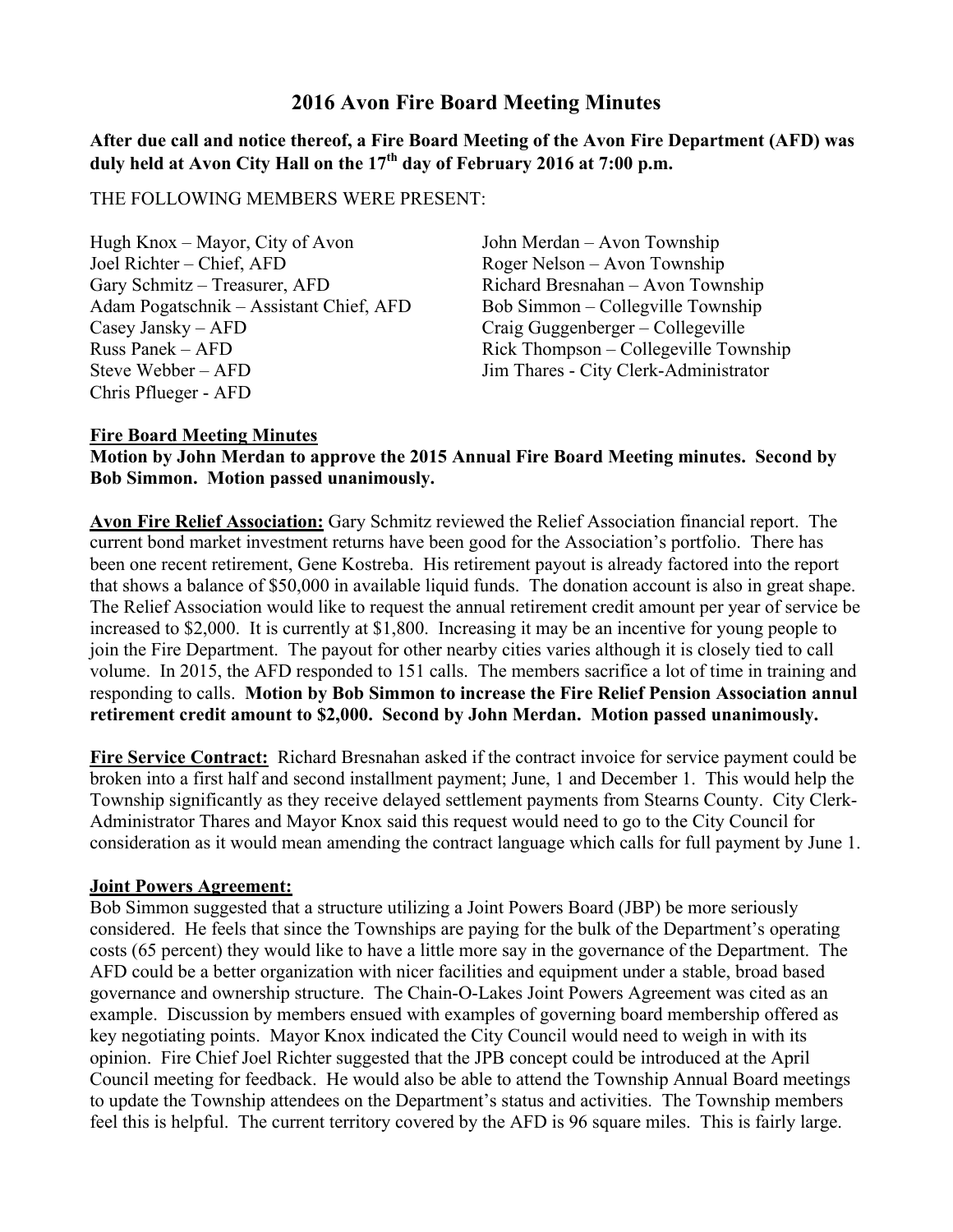The small additional service area in St. Wendel Township is governed under a separate contract. City Clerk-Administrator Thares explained that it is a multi-year contract with an initial billing rate of \$600 per year with automatic step ups in the out-years

**Projects and Purchases:** Purchases in 2015 include a Dodge Brush Truck, a laptop and mini personal computer, SCBA Head Straps and SCBA High Temperature Lamp. A total of \$58,201 was spent on capital items. A new heater was installed in the Fire Hall as well. The 2015 FEMA grant is still pending and if awarded it will help pay for new turnout gear. The cost of new gear is \$2,800 per member. The "I Am Responding" software was also purchased. It is very helpful. Efforts continue to get the County to acknowledge and synchronize with this software. Proposed purchases and projects for 2016 include: new fire hose, turn-out gear, winter hats, cabinets in lunch room as well as other items.

Gary Schmitz reviewed the 2016 depreciation schedule. Joel said that the Pumper Truck will not be replaced until there is a new Fire Hall building as there is not currently room for a modern vehicle. Members agreed that identifying an appropriate site for a new Fire Hall is the very first step in this process.

#### **Membership:**

There are currently 22 fully trained members. Two (2) new members are in training at this time. There are also two (2) members who have  $20+$  years of service.

#### **Fundraisers:**

The annual fundraisers consist of the Blattner Charitable Golf Tournament, the Spunk Days Raffle and the Calendar Ads.

## **Billing/Calls/Financial Report:**

Chief Richter pointed out that the billing rate of \$12.00 per hour for non-local calls is lower than the cost of providing the fire protection service. He suggested that the bill rate should be \$20.00 per hour or higher. **Motion by Richard Bresnahan to increase the billing rate to \$25.00 per hour effective immediately. Second by Craig Guggenberger. Motion passed unanimously.**

There were 151 calls in 2015. This is down from 2014 when there were 174 calls. So far in 2016, the pace is indicating an increase over 2015. The 2015 call hours totaled 2,014. The average hours per call is equal to 13 (meaning 13 members responded). The breakdown is as follows:

**Avon City = 43 (495 hours) Collegeville Twp. = 27 (358 hours) Avon Twp. = 62 (750 hours) I-94 = 13 (170 hours) Mutual Aid = 6 (241 hours)**

e 2015 budget was reviewed by Gary with the amount spent on the building noted at \$6,204.67. The combined operating cost for fire and emergency call response during the 2015 calendar year was \$107,603 versus a budgeted amount of \$112,000. The 2016 service billing breaks out as follows:

| <b>Avon City</b>             | \$47,050 (33.31 % of total service billing)    |
|------------------------------|------------------------------------------------|
| <b>Avon Township</b>         | $$59,117$ (41.86 % of total service billing)   |
| <b>Collegeville Township</b> | $$35,068$ $(24.83\%$ of total service billing) |